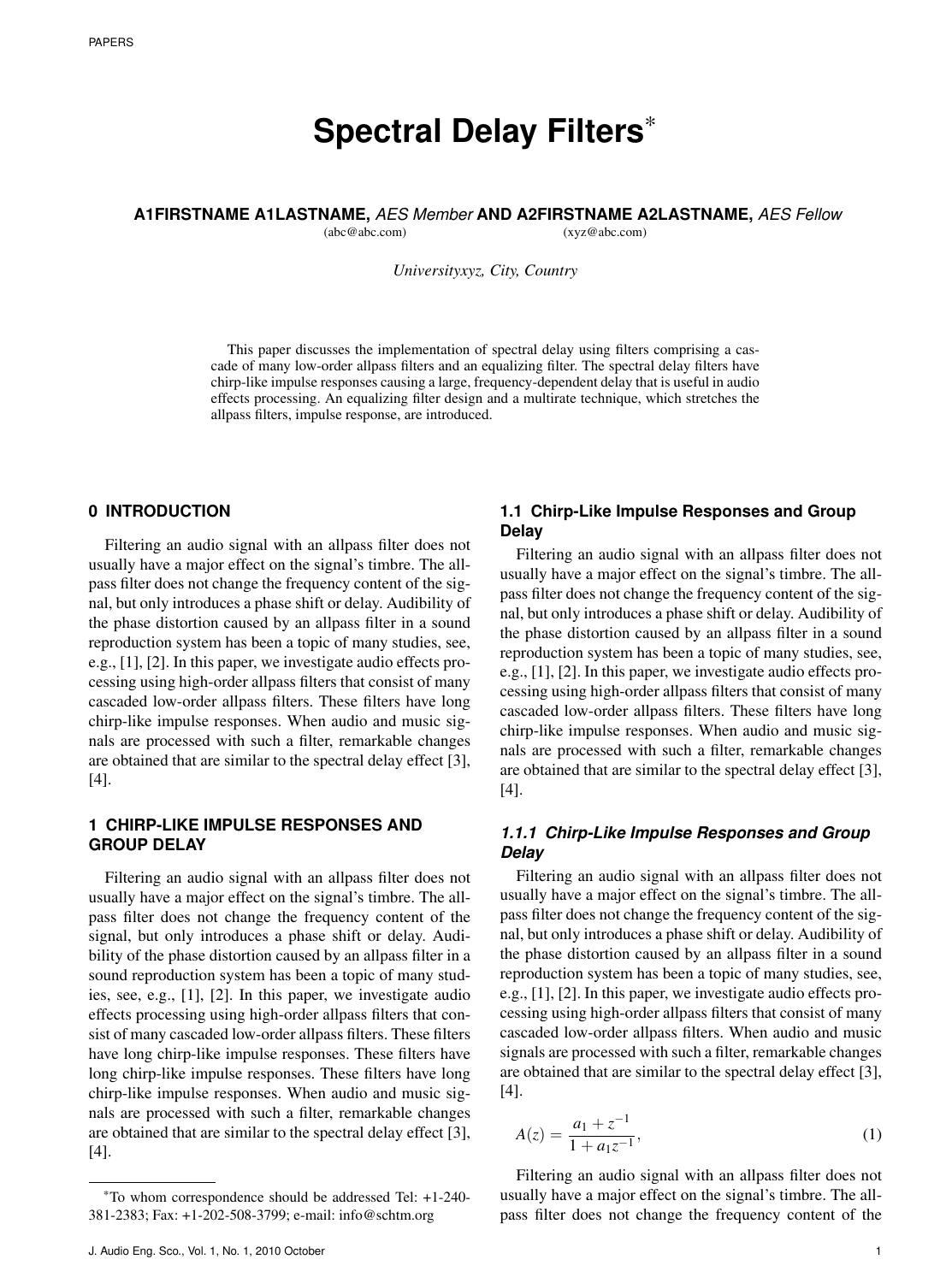signal, but only introduces a phase shift or delay.<sup>1</sup> Audibility of the phase distortion caused by an allpass filter in a sound reproduction system has been a topic of many studies, see, e.g., [1], [2]. In this paper, we investigate audio effects processing using high-order allpass filters that consist of many cascaded low-order allpass filters. These filters have long chirp-like impulse responses. When audio and music signals are processed with such a filter, remarkable changes are obtained that are similar to the spectral delay effect [3], [4].

$$
\tau_{g,max} = \begin{cases} \tau_g(0) = \frac{1 - a_1}{1 + a_1}, \text{when } a_1 \le 0\\ \tau_g(\pi) = \frac{1 + a_1}{1 - a_1}, \text{when } a_1 > 0. \end{cases}
$$
 (2)

Filtering an audio signal with an allpass filter does not usually have a major effect on the signal's timbre. The allpass filter does not change the frequency content of the signal, but only introduces a phase shift or delay. Audibility of the phase distortion caused by an allpass filter in a sound reproduction system has been a topic of many studies, see, e.g., [1], [2]. In this paper, we investigate audio effects processing using high-order allpass filters that consist of many cascaded low-order allpass filters. These filters have long chirp-like impulse responses. When audio and music signals are processed with such a filter, remarkable changes are obtained that are similar to the spectral delay effect [3], [4].

1) Filtering an audio signal with an allpass filter does not usually have a major effect on the signal's timbre. The allpass filter does not change the frequency content of the signal, but only introduces a phase shift or delay.

2) Audibility of the phase distortion caused by an allpass filter in a sound reproduction system has been a topic of many studies, see, e.g., [1], [2].

3) In this paper, we investigate audio effects processing using high-order allpass filters that consist of many cascaded low-order allpass filters. These filters have long chirp-like impulse responses.

4) When audio and music signals are processed with such a filter, remarkable changes are obtained that are similar to the spectral delay effect [3], [4].

Filtering an audio signal with an allpass filter does not usually have a major effect on the signal's timbre. The allpass filter does not change the frequency content of the signal, but only introduces a phase shift or delay. Audibility of the phase distortion caused by an allpass filter in a sound reproduction system has been a topic of many studies, see, e.g., [1], [2]. In this paper, we investigate audio effects processing using high-order allpass filters that consist of many cascaded low-order allpass filters. These filters have long chirp-like impulse responses. When audio and music signals are processed with such a filter, remarkable changes are obtained that are similar to the spectral delay effect [3], [4].

- 1) Green–function determined experimentally and published.
- 2) Black–function determined using similarity searches and published.
- 3) Red–function determined using similarity searches and determined in this study.
- 4) Blue–O-antigen structure unknown. Function determined using similarity searches and proposed in this study.

Filtering an audio signal with an allpass filter does not usually have a major effect on the signal's timbre. The allpass filter does not change the frequency content of the signal, but only introduces a phase shift or delay.

Filtering an audio signal with an allpass filter does not usually have a major effect on the signal's timbre. The allpass filter does not change the frequency content of the signal, but only introduces a phase shift or delay. Audibility of the phase distortion caused by an allpass filter in a sound reproduction system has been a topic of many studies, see, e.g., [1], [2]. In this paper, we investigate audio effects processing using high-order allpass filters that con-

Table 1. Active sites and allosteric sites of the GNE MNK enzyme

| Excerpt No. | Genre      | Spatial Mode     | Corrlation |
|-------------|------------|------------------|------------|
| 1           | Pop        | FB               | 94%        |
| 2           | Classical  | FB               | 33%        |
| 3           | Jazz       | FF               | 76%        |
| 4           | Arabian    | FF               | 41%        |
| 5           | <b>GNE</b> | H <sub>220</sub> | 45%        |
| 6           | <b>GNE</b> | H45              | 93%        |
| 7           | <b>MNK</b> | G416             | 74%        |
| 8           | <b>MNK</b> | D413             | 72%        |
| 9           | <b>MNK</b> | R420             | 94%        |
| 10          | <b>MNK</b> | N516             | 91%        |
|             |            |                  |            |

Note. This table does not include sentence enhancement statutes. This table does not include sentence enhancement statutes.



Fig. 1. The spectral delay filter consists of *M* allpass filters and an equalization filter.

<sup>&</sup>lt;sup>1</sup>This point is emphasized by Loewer, see esp. p.  $(610)$ .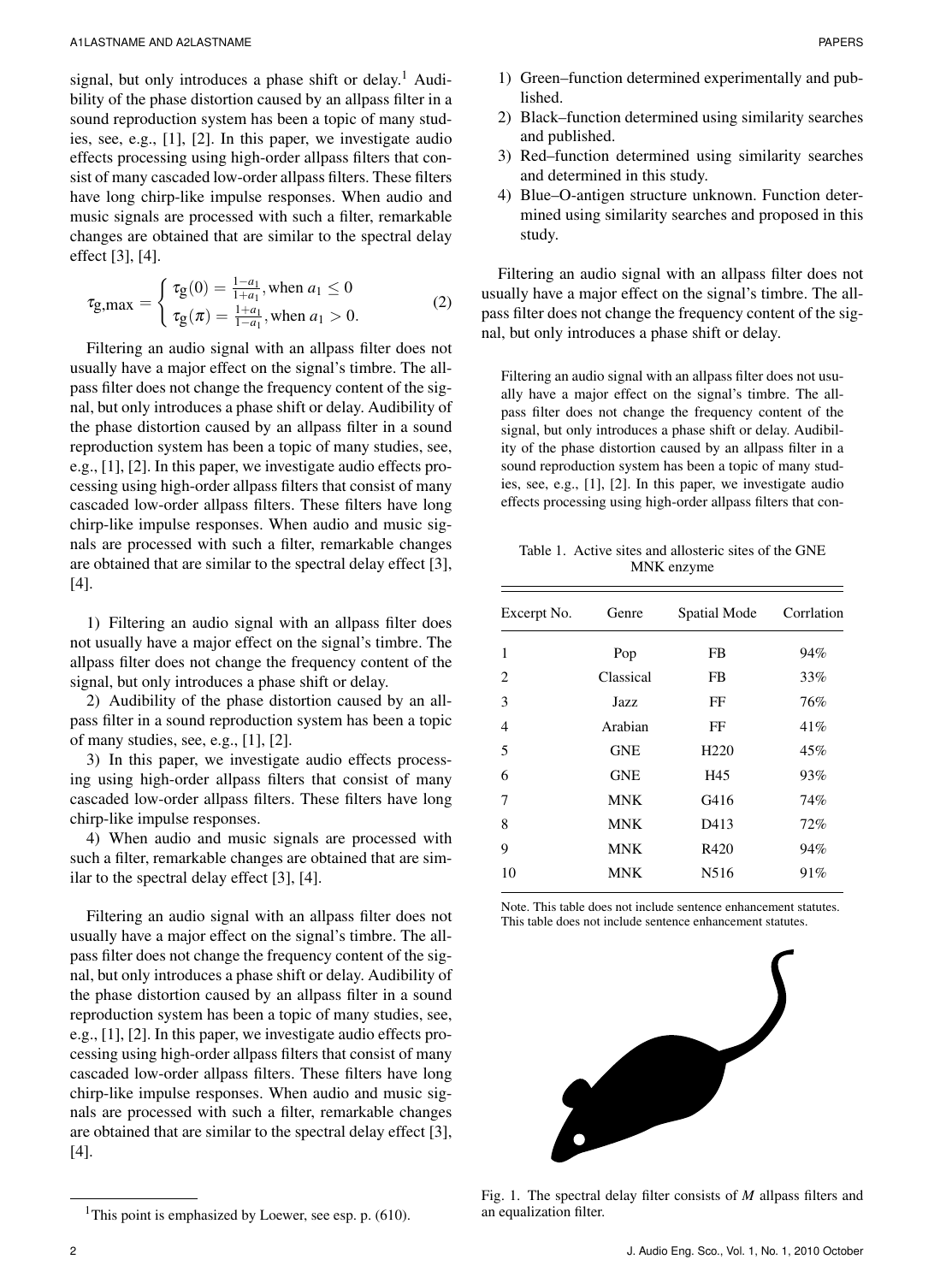

Fig. 2. This paper is organized as follows. In Section 1, we discuss the group delay of a cascade of first-order allpass filters and its relation to the chirp-like impulse response of the spectral delay filter. Furthermore, a multirate method to stretch the impulse response of the spectral delay filter is proposed. Section 2 discusses the amplitude envelope of the impulse response and suggests a design method for the equalizing filter. Section 3 presents application examples using the spectral delay filter. Section 4 concludes this paper.

sist of many cascaded low-order allpass filters. These filters have long chirp-like impulse responses. When audio and music signals are processed with such a filter, remarkable changes are obtained that are similar to the spectral delay effect [3], [4].

Filtering an audio signal with an allpass filter does not usually have a major effect on the signal's timbre. The allpass filter does not change the frequency content of the signal, but only introduces a phase shift or delay.

$$
\tau_{g}(\omega)=-\frac{d\phi(\omega)}{d\omega}.
$$

Audibility of the phase distortion caused by an allpass filter in a sound reproduction system has been a topic of many studies, see, e.g., [1], [2]. In this paper, we investigate audio effects processing using high-order allpass filters that consist of many cascaded low-order allpass filters. These filters have long chirp-like impulse responses. When audio and music signals are processed with such a filter, remarkable changes are obtained that are similar to the spectral delay effect.

- a) Green–function determined experimentally and published.
- b) Black–function determined using similarity searches and published.
- c) Red–function determined using similarity searches and determined in this study.
- d) Blue–O-antigen structure unknown. Function determined using similarity searches and proposed in this study.

Filtering an audio signal with an allpass filter does not usually have a major effect on the signal's timbre. The allpass filter does not change the frequency content of the signal, but only introduces a phase shift or delay. Audibility of the phase distortion caused by an allpass filter in a sound reproduction system has been a topic of many studies, see, e.g., [1], [2].

*Example 1.* In this paper, we investigate audio effects processing using high-order allpass filters that consist of many cascaded low-order allpass filters. These filters have long chirp-like impulse responses.

Filtering an audio signal with an allpass filter does not usually have a major effect on the signal's timbre. The allpass filter does not change the frequency content of the signal, but only introduces a phase shift or delay. Audibility of the phase distortion caused by an allpass filter in a sound reproduction system has been a topic of many studies.

- Green–function determined experimentally and published.
- Black–function determined using similarity searches and published.
- Red–function determined using similarity searches and determined in this study.
- Blue–O-antigen structure unknown. Function determined using similarity searches and proposed in this study.

Filtering an audio signal with an allpass filter does not usually have a major effect on the signal's timbre. The allpass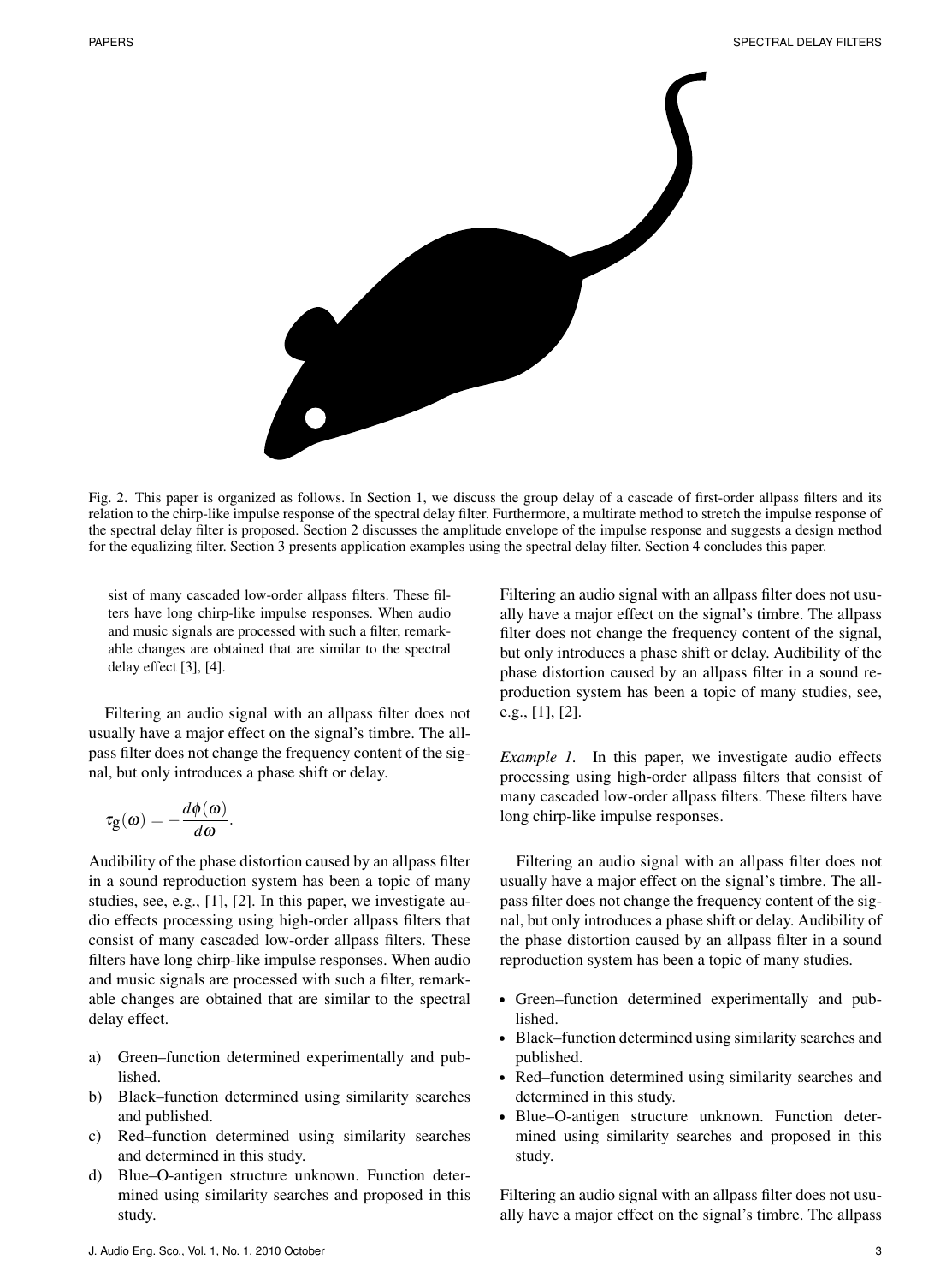filter does not change the frequency content of the signal, but only introduces a phase shift or delay. Audibility of the phase distortion caused by an allpass filter in a sound reproduction system has been a topic of many studies, see, e.g., [1], [2]. In this paper, we investigate audio effects processing using high-order allpass filters that consist of many cascaded low-order allpass filters. These filters have long chirp-like impulse responses. When audio and music signals are processed with such a filter, remarkable changes are obtained that are similar to the spectral delay effect [3], [4].

- Green–function determined experimentally and published.
- Black–function determined using similarity searches and published.
- Red–function determined using similarity searches and determined in this study.
- Blue–O-antigen structure unknown. Function determined using similarity searches and proposed in this study.

Filtering an audio signal with an allpass filter does not usually have a major effect on the signal's timbre. The allpass filter does not change the frequency content of the signal, but only introduces a phase shift or delay. Audibility of the phase distortion caused by an allpass filter in a sound reproduction system has been a topic of many studies, see, e.g., [1], [2]. In this paper, we investigate audio effects processing using high-order allpass filters that consist of many cascaded low-order allpass filters. These filters have long chirp-like impulse responses. When audio and music signals are processed with such a filter, remarkable changes are obtained that are similar to the spectral delay effect [3], [4].

## **2 SUMMARY**

Filtering an audio signal with an allpass filter does not usually have a major effect on the signal's timbre. The allpass filter does not change the frequency content of the signal, but only introduces a phase shift or delay. Audibility of the phase distortion caused by an allpass filter in a sound reproduction system has been a topic of many studies, see, e.g., [1], [2]. In this paper, we investigate audio effects processing using high-order allpass filters that consist of many cascaded low-order allpass filters. These filters have long chirp-like impulse responses. When audio and music signals are processed with such a filter, remarkable changes are obtained that are similar to the spectral delay effect [3], [4].

#### **3 CONCLUSION**

Filtering an audio signal with an allpass filter does not usually have a major effect on the signal's timbre. The allpass filter does not change the frequency content of the signal, but only introduces a phase shift or delay. Audibility of the phase distortion caused by an allpass filter in a sound reproduction system has been a topic of many studies, see, e.g., [1], [2]. In this paper, we investigate audio effects processing using high-order allpass filters that consist of many cascaded low-order allpass filters. These filters have long chirp-like impulse responses. When audio and music signals are processed with such a filter, remarkable changes are obtained that are similar to the spectral delay effect [3], [4]. Note that articles might have a digital object identifier [5].

## **4 ACKNOWLEDGMENT**

This research was conducted in fall 2008 when Vesa Välimäki was a visiting scholar at CCRMA, Stanford University. His visit was financed by the Academy of Finland (project no. 126310). The authors would like to Dr. Henri Penttinen for his comments and for the snare drum sample used in this work.

# **5 REFERENCES**

[1] D. Preis, "Phase Distortion and Phase Equalization in Audio Signal Processing—A Tutorial Review," *J. Audio Eng. Soc.*, vol. 30, no. 11, pp. 774–779 (1982 Nov.).

[2] J. S. Abel, D. P. Berners, "MUS424/EE367D: Signal Processing Techniques for Digital Audio Effects," (2005), unpublished Course Notes, CCRMA, Stanford University, Stanford, CA.

[3] C. Roads, "Musical Sound Transformation by Convolution," presented at the *Int. Computer Music Conf.*, pp. 102–109 (1993).

[4] C. Roads, *The Computer Music Tutorial* (MIT Press, Cambridge, MA), 1st ed. (1996).

[5] H. Morgenstern, B. Rafaely, "Spatial Reverberation and Dereverberation Using an Acoustic Multiple-Input Multiple-Output System," *J. Audio Eng. Soc*, vol. 65, no. 1/2, pp. 42–55 (2017 Jan.Feb.), [Online]. Available: https://doi.org/10.17743/jaes.2016.0063.

## **APPENDIX**

Filtering an audio signal with an allpass filter does not usually have a major effect on the signal's timbre. The allpass filter does not change the frequency content of the signal, but only introduces a phase shift or delay. Audibility of the phase distortion caused by an allpass filter in a sound reproduction system has been a topic of many studies, see, e.g., [1], [2].

$$
\phi(\omega) = -\omega + 2\arctan\left(\frac{a_1 \sin \omega}{1 + a_1 \cos \omega}\right) \tag{1}
$$

In this paper, we investigate audio effects processing using high-order allpass filters that consist of many cascaded low-order allpass filters. These filters have long chirp-like impulse responses. When audio and music signals are processed with such a filter, remarkable changes are obtained that are similar to the spectral delay effect [3], [4].